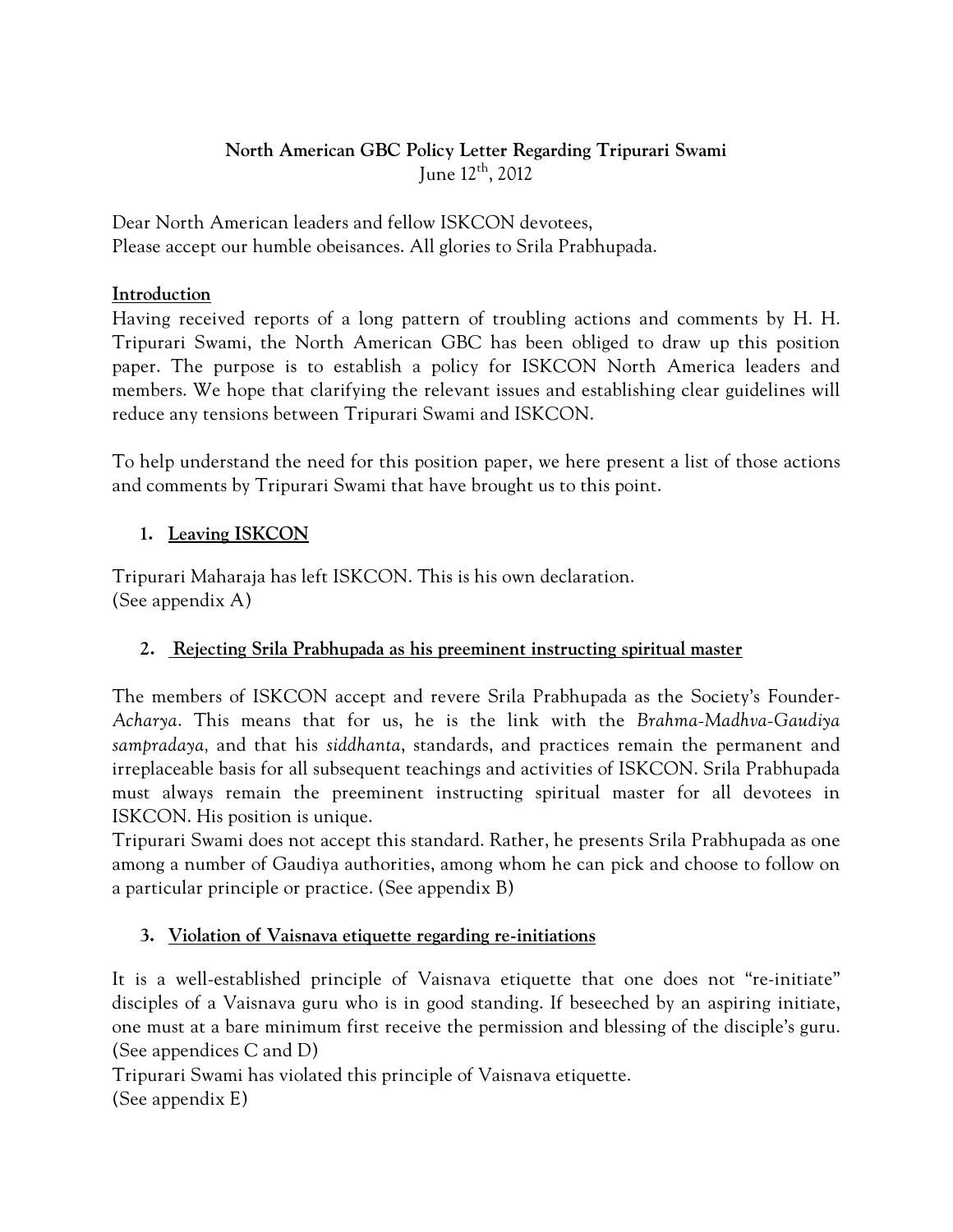### **4. Standards and practices different from those of Srila Prabhupada**

Tripurari Swami requires a different, less strict standard for initiation vows. (See appendix F)

# **SUMMARY: Position and Policy**

Srila Prabhupada labored long and hard to design ISKCON as a great transcendental boat. He believed that it was fully able to carry those who take shelter of it across the ocean of the material world to the lotus feet of the Supreme Lord. The planks, the sails, the rigging, and the charts of Srila Prabhupada's ISKCON boat are his standards, his mood of devotion, his instructions, and his system of organization. Thus, out of duty, to help assure that the elements set in place by Srila Prabhupada remain intact, the North American GBC is obliged to establish the following policy.

- 1. Temple presidents and congregational leaders are directed to not promote or host Tripurari Swami.
- 2. ISKCON devotees in general are requested to not promote or host Tripurari Swami.
- 3. Tripurari Swami has his own society. As per international GBC resolutions,those who want to hear from, follow, and promote Tripurari Swami are advised to serve in his society, not ISKCON. (See appendix G)
- **4.** Likewise, ISKCON's policy regarding those initiated by a spiritual master outside ISKCON—including those initiated by Tripuri Swami—is that they should serve in the mission of their initiating spiritual master. (See appendix G)
- **5. Conclusion**

The North American GBC does not like being in this position. There is no short-age of conditioned souls eager to hear Sri Chaitanya Mahaprabhu's message, and the world is full of ripe fields to spread that message. Lord Gauranga has given all of us His sweeping mandate:

*påthivéte äche yata nagarädi gräma sarvatra pracära haibe mora näma* 

"In every town and village, the chanting of My name will be heard."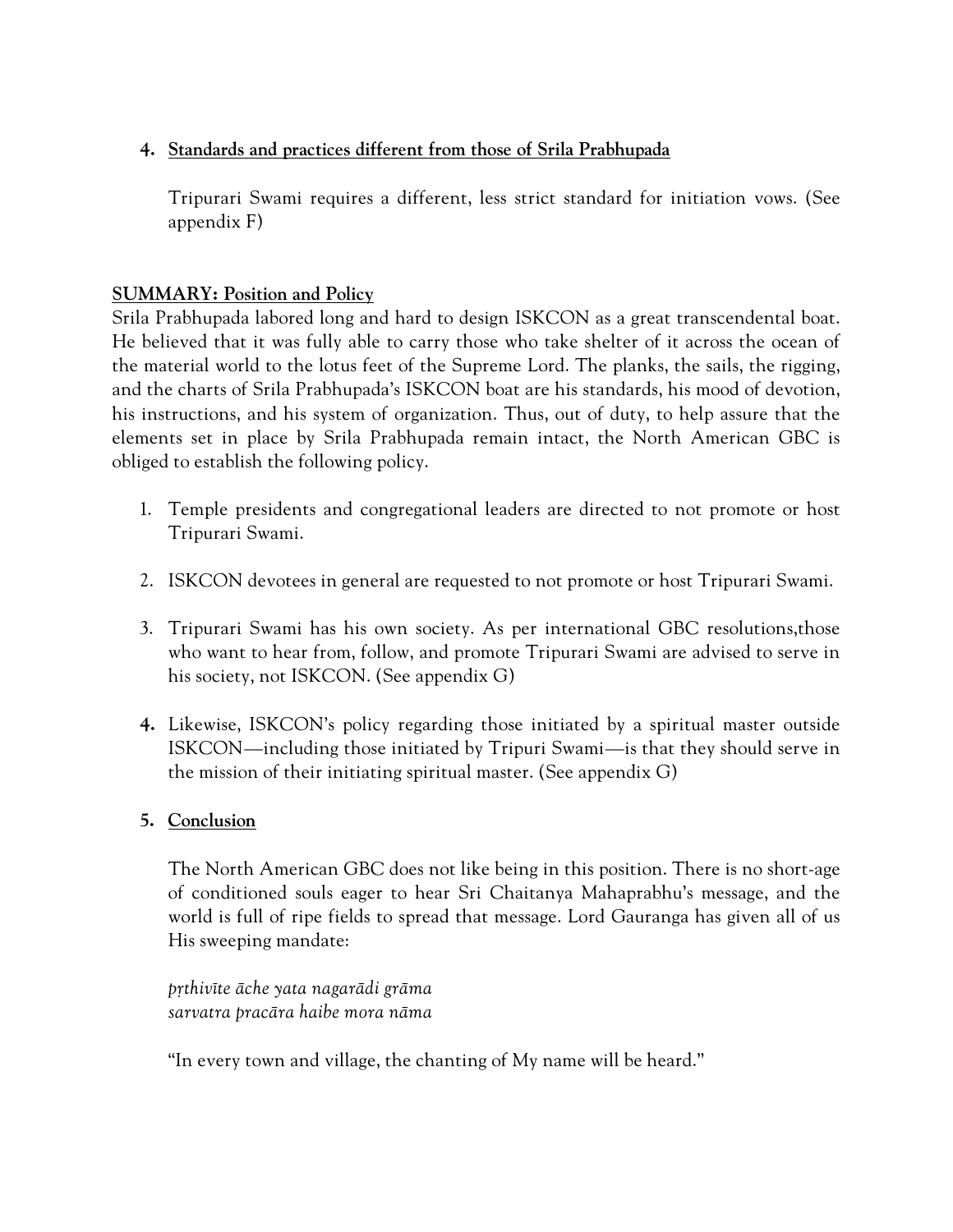As fellow followers of Sri Chaitanya Mahaprabhu and our previous *acharyas*, we pray that the *seva* of ISKCON and of Tripurari Swami may continue to bring benediction to the forgetful *jivas* of this age. At the same time, experience tells us that it will benefit us all, help us all avoid Vaisnava *aparadha*, and protect Srila Prabhupada's position in and standards for his Society, if ISKCON and Tripurari Swami spread Krishna consciousness each in our own specific and separate ways.

Your servants,

The North America GBC Executive committee

Contact: Nityananda dasa / NA GBC executive committee chair ndasa108@gmail.com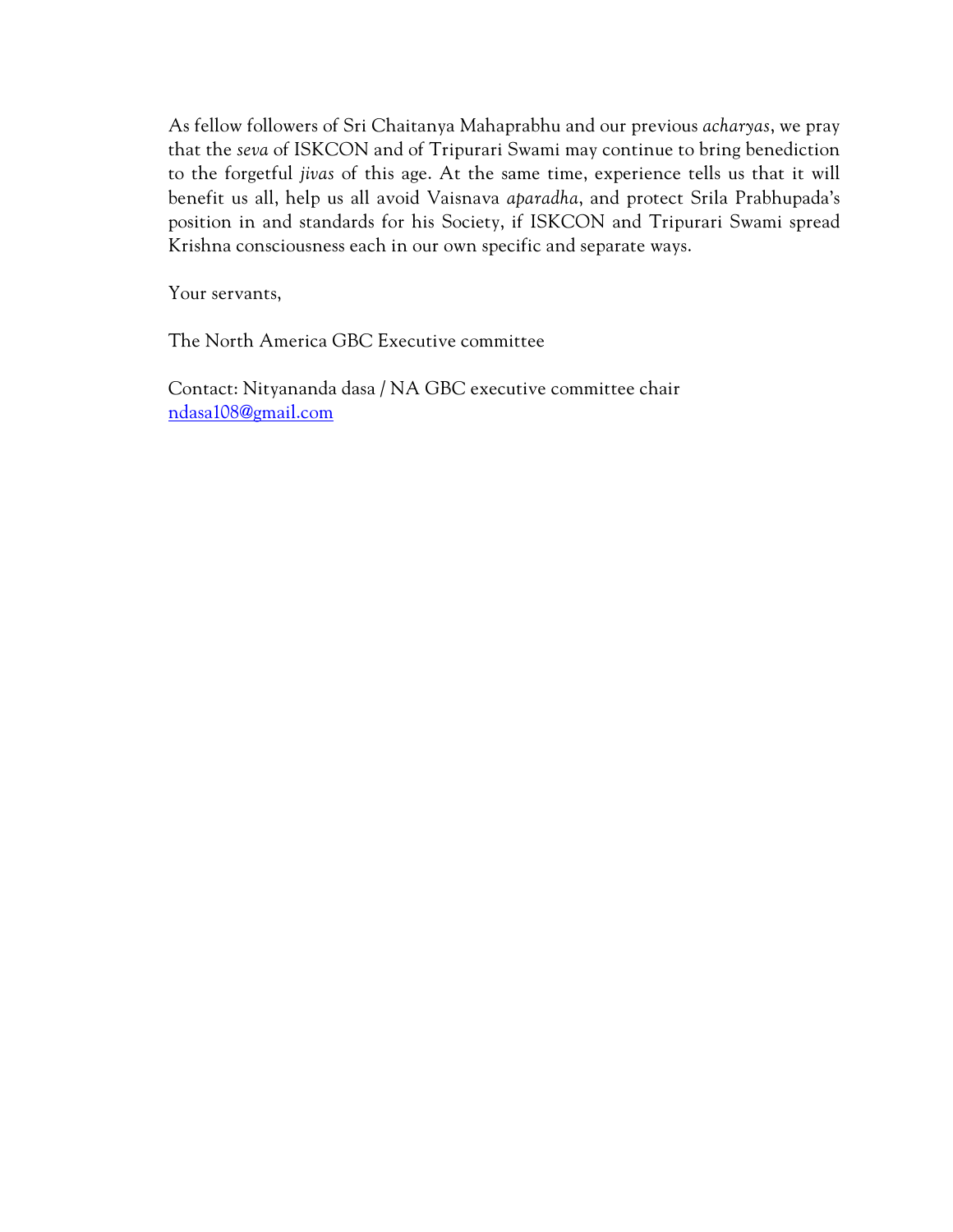# **Appendix A**

**From Tripurari Swami's postings on the "Srila Prabhupada disciples' Conference" (**July – November 2011)

"…I have encouraged devotees to leave ISKCON at times. But I have also encouraged devotees to remain in ISKCON at times. For some it may be better to leave, and if they wish to follow their particular conscience they should do so. I did, and it was good for me. So naturally I think it may also be good for others…"

-----------------------------------------

"…I chose to leave ISKCON for Sridhar Maharaja's siksa (1984-1985)…."

------------------------------------------

### **Statement by Tripurari Swami during a taped discussion in 1995**

"People criticize me for leaving ISKCON, but I tell you, if I had to do it again, I would have left before. Knowing what I learned leaving. I'm telling you, leaving I learned more than I learned the whole time I was in."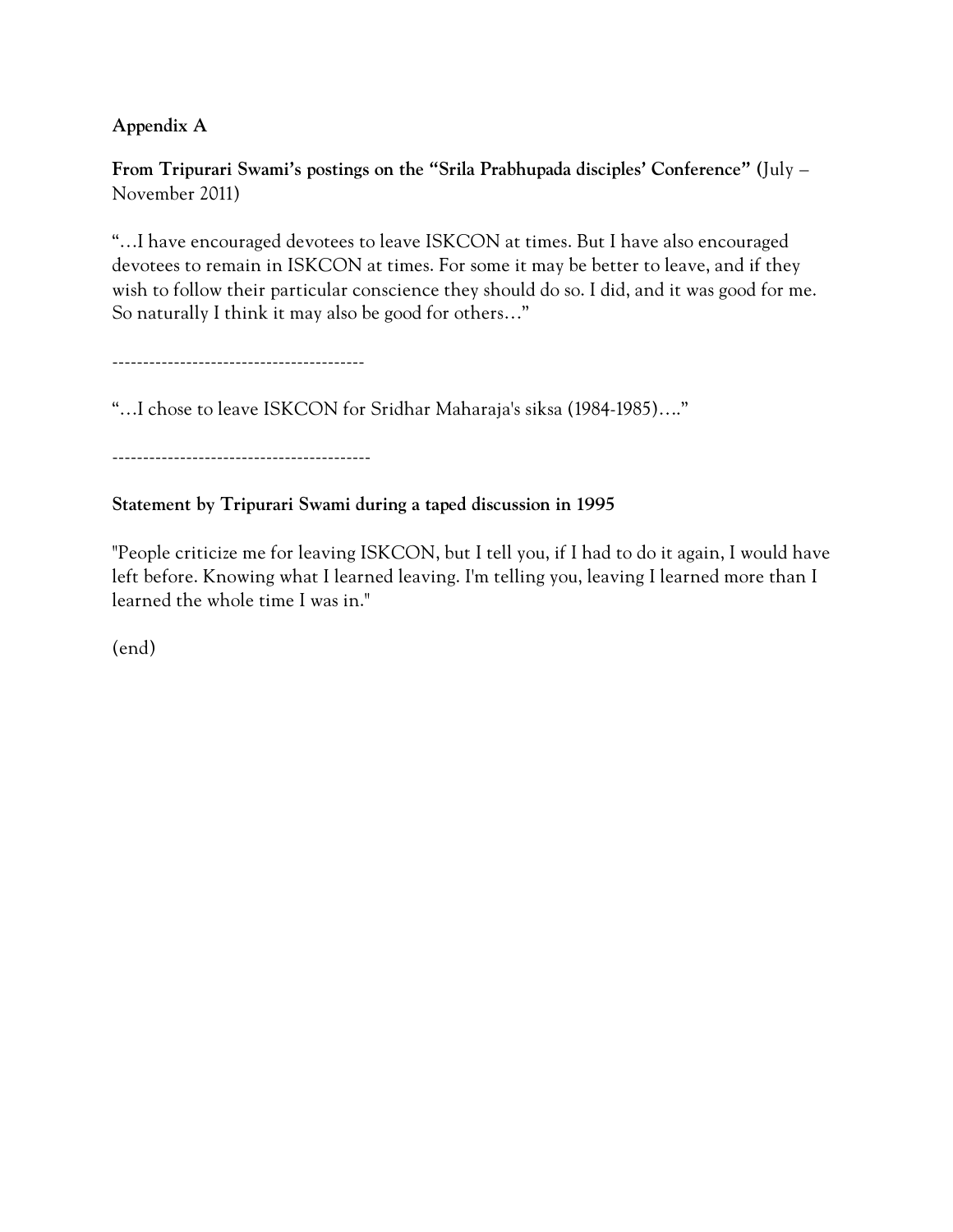### **Appendix B**

Statement by Tripurari Swami during a taped discussion in 1995

"Prabhupada said things according to time and circumstance, Sridhara Maharaja saying this way according to time and circumstance and I, another way according to time and circumstance. I can draw from Prabhupada how he applied in certain circumstances and I can see how Sridhara Maharaja did and I can come up with a synthesis, a third idea, based on scripture and what they had done."

--------------------------------

### **GBC Resolutions**

### **Srila Prabhupada, the Founder-Acarya of ISKCON**

### **2.1 Definition**

To fulfill the previous acarya's desire for a united worldwide preaching organization to expand Sri Caitanya Mahaprabhu's mission, Srila Prabhupada founded the International Society for Krishna Consciousness as a distinct branch of the *Brahma-Madhva-Gaudiya-Vaisnava-sampradaya.* Therefore he is the Founder-Acarya of ISKCON.

His Divine Grace A.C. Bhaktivedanta Swami Prabhupada is the Founder-Acarya of ISKCON. This means that he is ISKCON's link with the *Brahma-Madhva-Gaudiya sampradaya,* that his writings, oral teachings, and exemplary actions remain the permanent and irreplaceable basis for all subsequent teachings and activities of ISKCON. He is and will remain always the instructing spiritual master of all devotees in ISKCON.

**---------------------------------------------** 

### **2.2 Principles**

# **2.2.1 The Significance of Srila Prabhupada to ISKCON**

- 1. Srila Prabhupada is the foundational *siksa-guru* for all ISKCON devotees because he has realized and presented the teachings of the previous *acaryas* of the *Brahma-Madhva-Gaudiya-sampradaya* appropriately for the modern age.
- 2. Srila Prabhupada's instructions are the essential teachings for every ISKCON devotee.
- 3. Srila Prabhupada's books are the embodiment of his teachings and should be accepted as the standard by all future generations of ISKCON.
- 4. Srila Prabhupada should be worshipped daily by every ISKCON member.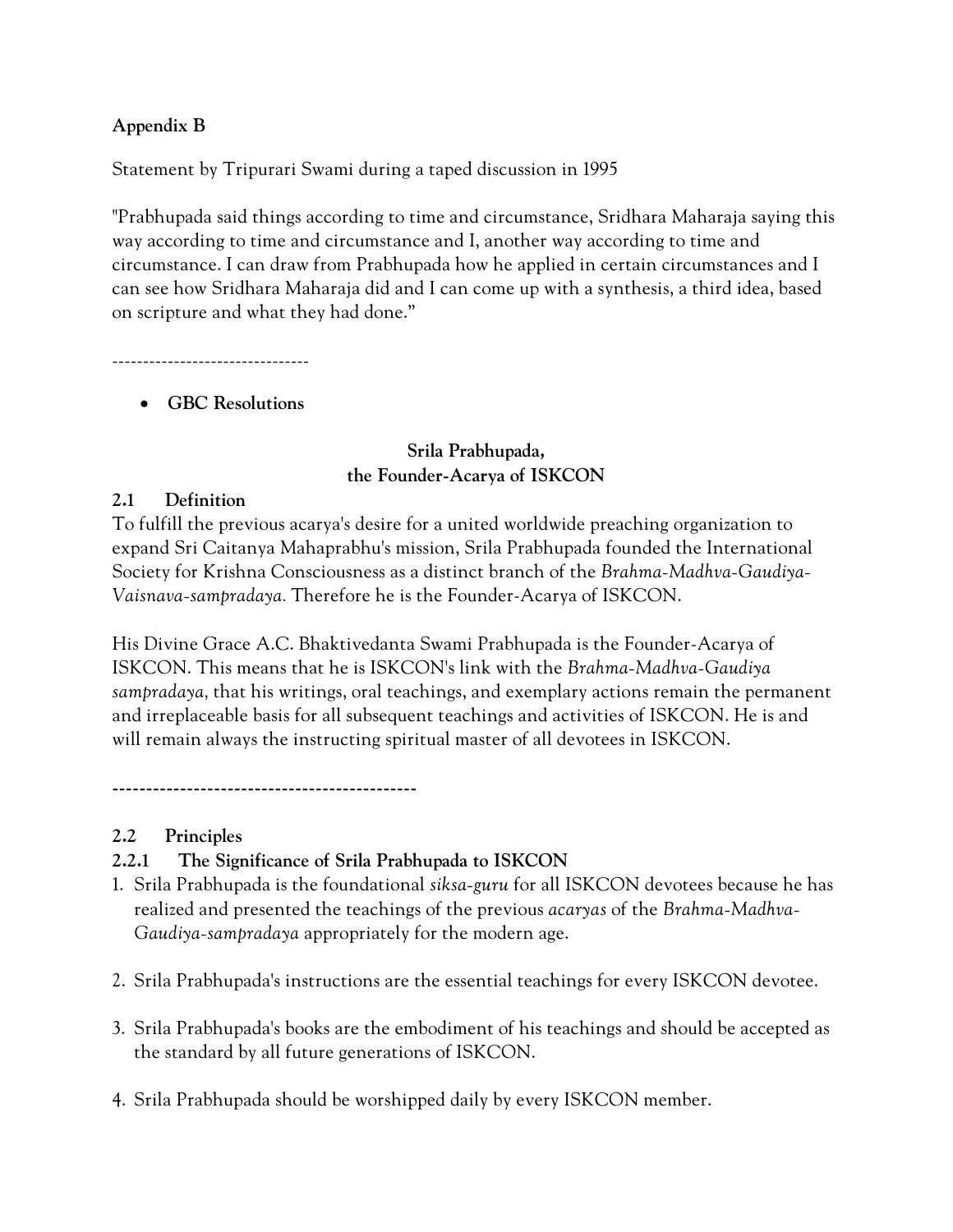- 5. Every ISKCON spiritual master is responsible to guide his disciples to follow Srila Prabhupada's instructions.
- 6. As Founder-Acarya, Srila Prabhupada gave directions for management, principles of cooperation, and other practical guidelines which form the basis and inspiration for ISKCON's policies.

7. Srila Prabhupada established the Governing Body Commission to execute his will, following the order of the previous acaryas.(94)

-----------------------------------------

8.2.1 Loyalty to ISKCON and Srila Prabhupada

8.2.1.1 Seeking Instruction Outside ISKCON Improperly

Since all the spiritual knowledge and instruction required is available in Srila Prabhupad's books and from ISKCON, no ISKCON member shall be allowed to seek spiritual instruction from any other person or institution outside of ISKCON without approval of the GBC Body. Any member of ISKCON who willfully disobeys the above order will thereby sever his connection with ISKCON. (82)

8.2.1.1 Although all respects should be shown to senior Vaisnavas of the Gaudiya Math or other non-ISKCON Vaisnavas, no one should independently approach these respected personalities with the intention of begging advice or opinions regarding management or any controversial matters pertaining to ISKCON. The GBC is the ultimate authority for resolving such matters, and its decisions should be accepted.(79)

8.2.1.2 Prohibition to Lead Anyone Away from ISKCON

As ISKCON is spiritually non-different from His Divine Grace A. C. Bhaktivedanta Swami Prabhupada, no one has the right to lead anyone away from ISKCON.(82)

8.2.1.4 To avoid offenses to Srila Prabhupad and to avoid offenses to his godbrothers, the GBC reminds all ISKCON devotees of Srila Prabhupad's instruction that in general we should avoid the association of his godbrothers and members of other spiritual groups unless one has permission from a GBC member for some specific purpose. Intimate siksa association is prohibited from non-ISKCON spiritual masters.(87)

8.2.1.7 Association with Non-ISKCON Vaisnavas and sadhus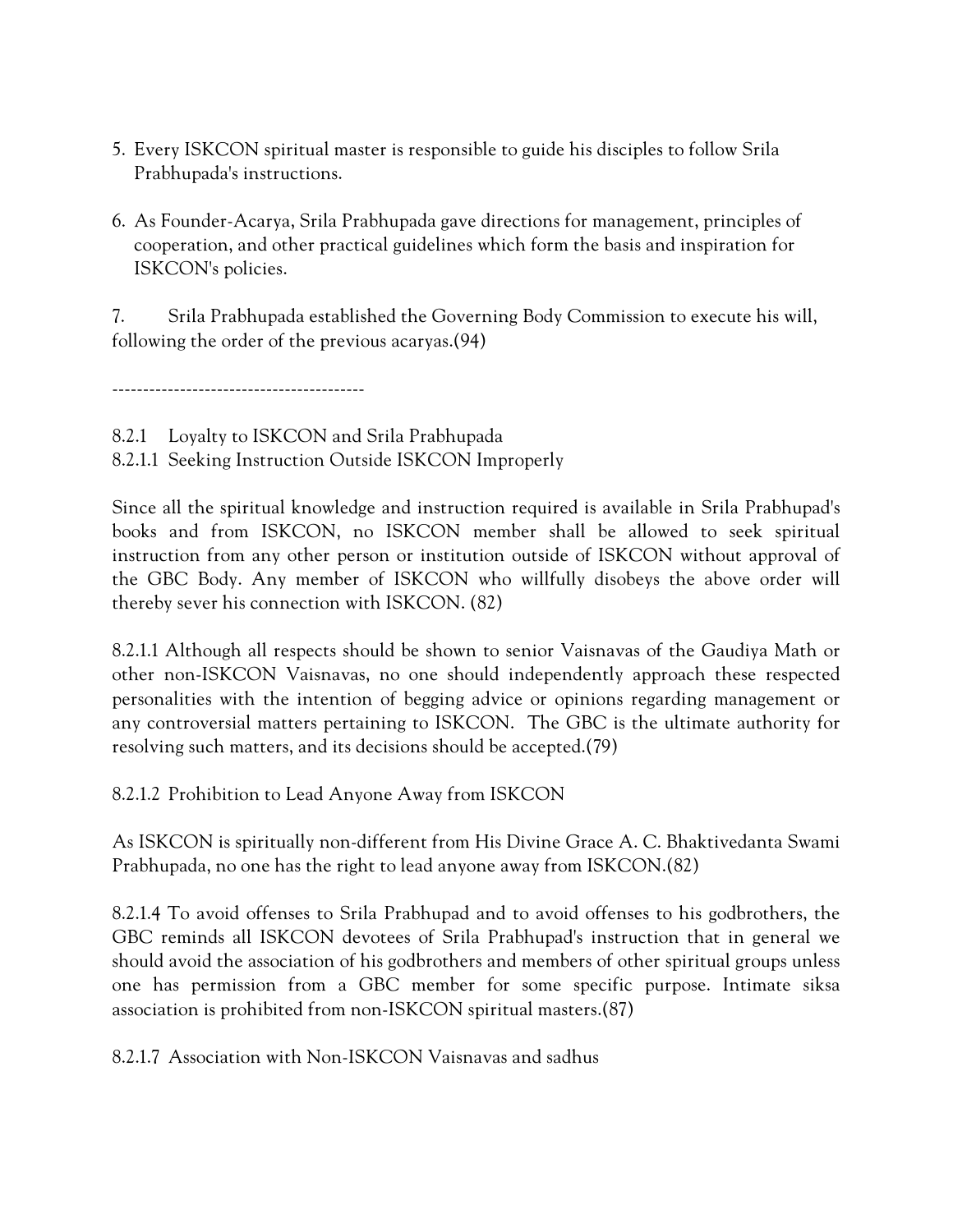1. In obedience to the instruction of His Divine Grace A. C. Bhaktivedanta Swami Prabhupad, the GBC directs that the members of ISKCON should respect all senior Gaudiya Vaisnavas outside ISKCON, but should not intimately associate with them, personally or through printed or recorded media, for guidance, teaching, instruction, or initiation as their presentation of Krsna consciousness often differs from that of Srila Prabhupada in emphasis, balance and other aspects of both teaching and practice.

2. This resolution is intended to apply categorically to all ISKCON members. ISKCON Leaders' first responsibility is to give considerate direction, guidance, and counseling to any ISKCON devotees personally affected by this resolution so as to bring them back to the path set by Srila Prabhupad.

In any case, those who continue to act in violation of this resolution are subject to sanctions by Temple Presidents and GBC Zonal Secretaries, who may exercise their discretion to prohibit any such devotees from living on ISKCON properties or participating in ISKCON functions.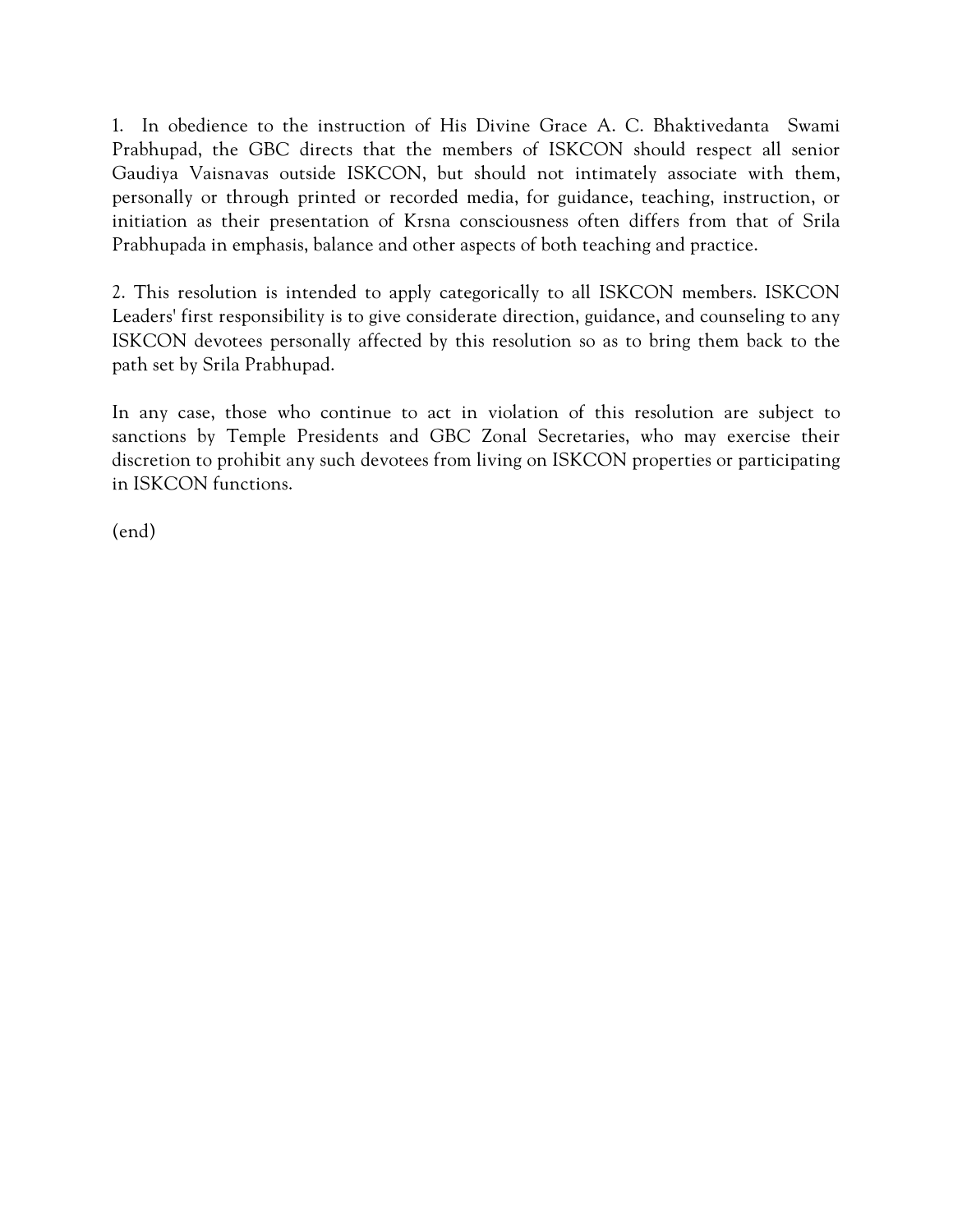### **Appendix C**

Vaisnava Etiquette Regarding Initiating Disciples Who Already Have Dīksā-Gurus North American GBC / Drutakarma prabhu January 2012

May a member of ISKCON who has accepted initiation from an ISKCON *guru* who remains in good standing accept initiation from another *guru*?

The standard Vaisnava etiquette is that this should not be done.

There are two kinds of spiritual masters: initiating spiritual masters (*dékñä*-*gurus*) and instructing spiritual masters (*sikṣā-gurus*). According to spiritual authorities, one can have many instructing spiritual masters but only one initiating spiritual master.

In the *Caitanya-caritāmrta* (*Ādi* 1.35), Krsnadāsa Kavirāja says:

mantra-guru āra yata sikṣā-guru-gaṇa tāṅhāra caraṇa āge kariye vandana

#### SYNONYMS

*mantra-guru—*the initiating spiritual master; *ära—*and also; *yata—*as many (as there are); *fikṣā-guru-gaṇa—all the instructing spiritual masters; <i>tāṅhāra—of all of them; caraṇa* unto the lotus feet; *äge—*at first; *kariye—*I offer; *vandana—*respectful obeisances.

### TRANSLATION

I first offer my respectful obeisances at the lotus feet of my initiating spiritual master and all my instructing spiritual masters.

In his purport, Śrīla Prabhupāda says:

A devotee must have only one initiating spiritual master because in the scriptures acceptance of more than one is always forbidden. There is no limit, however, to the number of instructing spiritual masters one may accept.

If the initiating spiritual master becomes addicted to sinful activities or becomes permanently deviated from Vaisnava philosophy, the disciple may take initiation again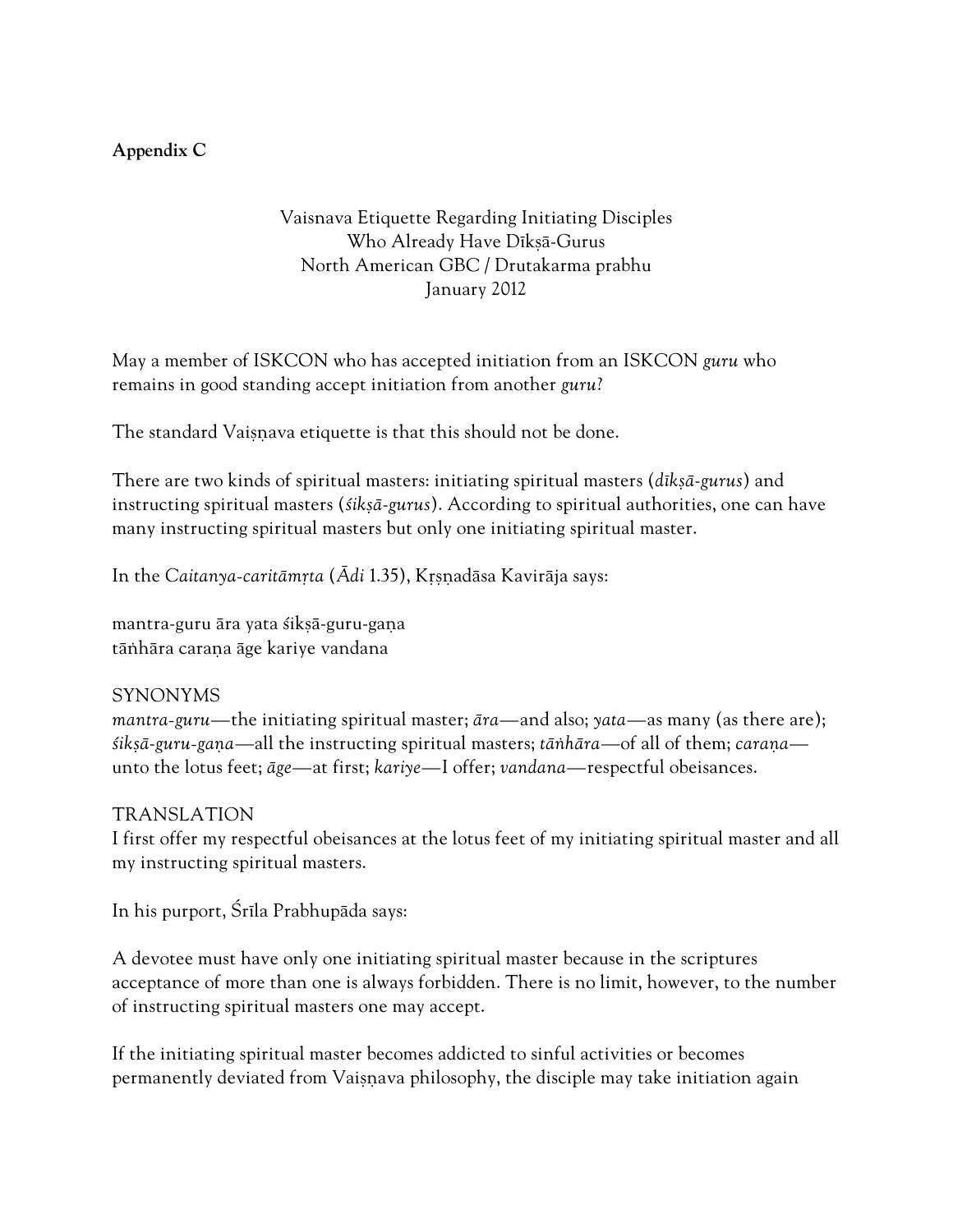from another spiritual master. This is established in ISKCON law, as explained in the GBC-approved paper "Guru  $\bar{A}$ straya":

The GBC resolutions provide that one should abandon or reject a spiritual master who has the following symptoms:

- 1. His attachment to sense gratification is serious, prolonged, or hopeless.
- 2. He takes on demoniac qualities and becomes inimical to ISKCON.

In the International Society for Krishna Consciousness, these determinations about a *guru's*  status are to be confirmed by the Governing Body Commission. If these disqualifications are confirmed by the GBC, then a devotee is advised to eventually seek reinitiation, as explained in the GBC paper "Guru  $\bar{A}$ straya":

When the *äcäryas* advise a disciple to reject his spiritual master, they also direct us as to what to do next: accept the shelter of another spiritual master. Śrīla Bhaktivinoda Thākura says:

"What should one do if by bad association one's spiritual master loses his spiritual qualifications? He was prominent as a bona fide spiritual master, but later, by offenses against the holy name, he lost his spiritual discrimination. Becoming offensive and envious toward Vaisnavas, he gave up his taste for the nectar of the holy names of Krsna. Thus he gradually came more and more under the control of material desires for profit, sense gratification, and illicit sex. The disciple gives up this *guru* and by the causeless mercy of Lord Krsna accepts a bona fide spiritual master again and goes on chanting the pure names of Kåñëa." (*Harinäma-cintämaëi,* Chapter 6, translated from Bengali original)

There are GBC rules governing taking reinitiation from ISKCON-approved *gurus:*

# 7.2.6 Reinitiation

A devotee whose *guru* has fallen and who seeks re-initiation from an approved *guru* must observe the following requirements:

- 1. a six-month period of formally taking shelter,
- 2. a formal letter of recommendation from the appropriate local authority, and
- 3. acceptance by the initiating *guru.*

So under the conditions outlined above, reinitiation is allowed. But according to ISKCON law, one who wants to remain within ISKCON must accept an ISKCON-approved spiritual master. Here is the relevant law:

# 7.2.4 Initiation Only from Approved Gurus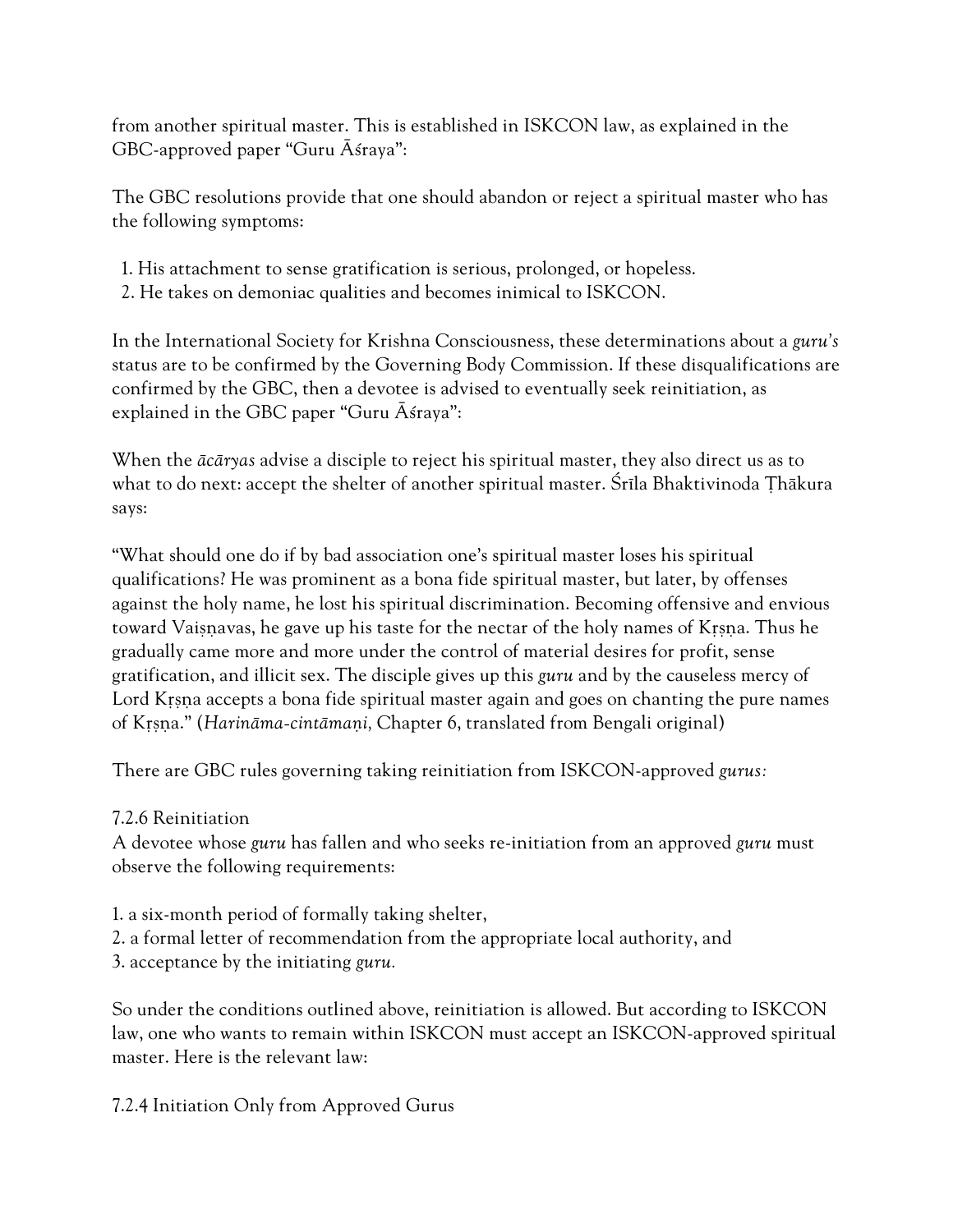Devotees who live or serve in ISKCON may take initiation only from ISKCON-approved *gurus.*

### 7.2.4.1 Violators

### 7.2.4.1.1 First Initiation Outside

ISKCON members who in violation of ISKCON law take initiation from *gurus* who have not been approved to initiate in ISKCON shall not be permitted to serve within ISKCON. If the nonapproved *guru* has an institution or *äçrama* outside ISKCON, then according to standard etiquette his disciples should serve within the institution of their *guru* and should not serve within ISKCON. (This rule does not apply to persons who were already initiated before they became ISKCON members.)

### 7.2.4.1.2 Other Initiations Outside

Anyone initiated in ISKCON who has taken any further initiation, or reinitiation, from a nonapproved *guru* must renounce their initiation from the nonapproved *guru* in order to work within ISKCON. Their ISKCON spiritual master (or if their spiritual master is beyond mortal vision, the local GBC) shall decide the proper procedure for reinstating them in ISKCON, including the need for taking any further initiation.

There is no allowance for a disciple's rejecting a spiritual master in good standing and accepting another initiating spiritual master. If the initiating spiritual master is not irretrievably fallen or deviated, the disciple should not accept another initiating spiritual master. Conversely, a spiritual master should not give initiation to a disciple who already has an initiating spiritual master in good standing. To give such an initiation is contrary to Vaisnava etiquette. Therefore both the disciple who accepts another initiating guru and the *guru* who gives the disciple such an initiation are committing a grave offense.

Even if one thinks another *guru* is more learned than one's own *dékñä*-*guru,* one should not reject or disrespect one's own *guru*.

There is this story from *Bhakti*-ratnäkara (14.180–83):

In Räòhadeça is a village named Kandra. . . . Jaya Gopäla was born in a family of *käyasthas*  in that village. Out of false ego due to having obtained a high education, he became proud and evil-minded. His spiritual master was a pure devotee of the Lord, but because his spiritual master was illiterate Jaya Gopäla was ashamed of him. If someone inquired as to who his *guru* was, Jaya Gopäla would say that his grand–spiritual master (*parama*-*guru*) was his *guru*. Çréla Vérabhadra Prabhu brought this up and ostracized him for having transgressed the mercy given to him.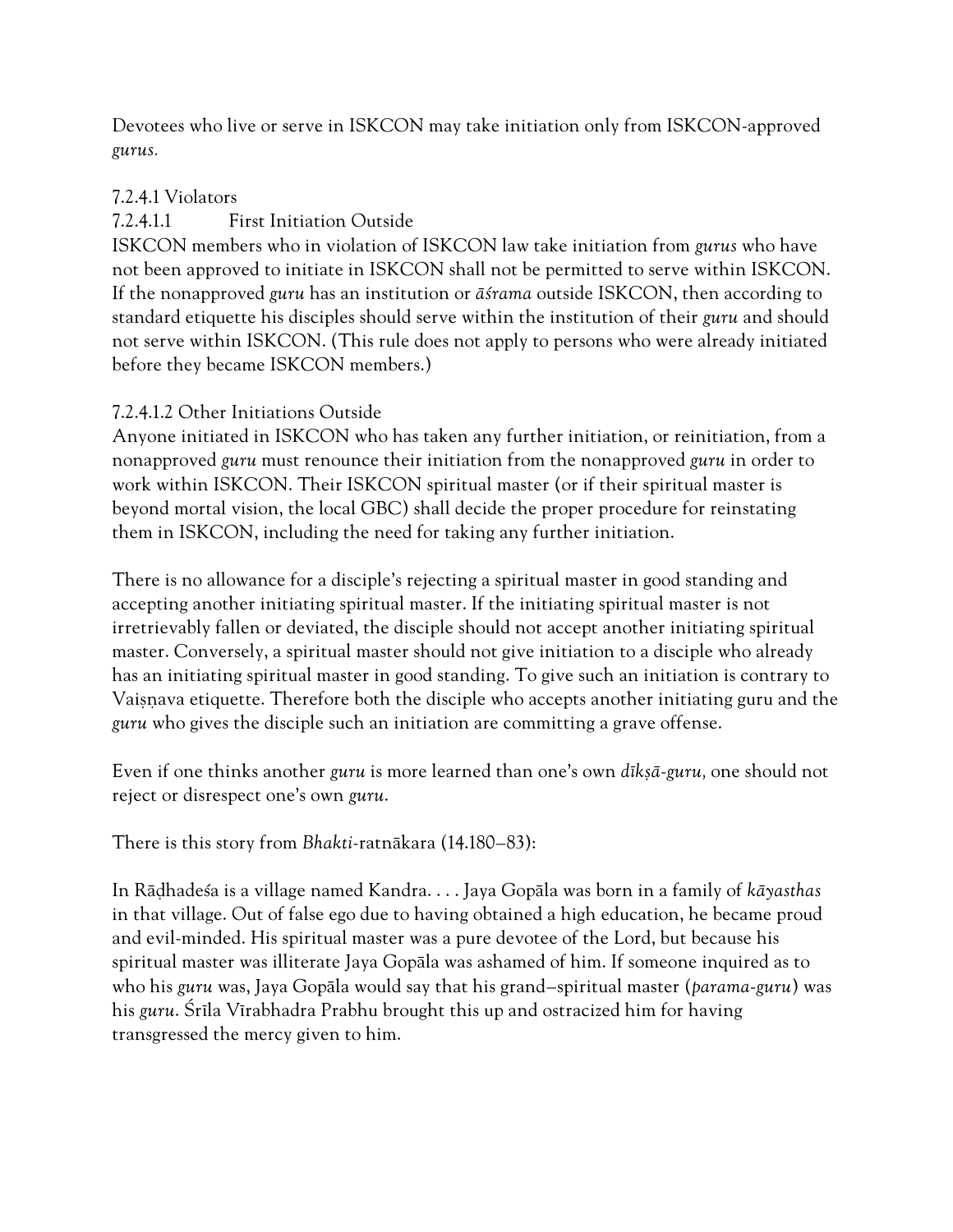In such cases a disciple may be allowed to take permission from his *dik*ş*ā-guru* to accept instruction from another ISKCON-approved *guru*. In Chapter 20 of *Jaiva-dharma,*  Bhaktivinoda Thākura says:

"However, if the *guru* is not inimical toward Vaisnavas, is not a Māyāvādī, and is not addicted to sinful activities but is lacking in knowledge of the scriptures, then his meager scriptural understanding should not be a cause for the disciple's disowning him. In this case the disciple must approach his *guru* with due deference to procure permission for receiving spiritual knowledge and instructions from an advanced, pure Vaisnava and for serving him."

So the general rule is that a disciple who has accepted initiation from a *guru* in good standing should not accept reinitiation, or a second initiation, from another *guru*.

During the lifetime of His Divine Grace A. C. Bhaktivedanta Swami Prabhupäda, one of his initiated disciples, Hrsīkesānanda Dāsa, accepted reinitiation from one of Śrīla Prabhupāda's godbrothers, Bon Mahārāja. Śrīla Prabhupāda regarded the actions of Bon Mahäräja as offensive. In a letter to Mukunda Mahäräja (from San Francisco, March 26, 1968), Śrīla prabhupāda wrote:

In meantime, I have also received one letter which is very depressing from Hrsikesa. I understand that he has been induced by Bon Maharaja to be initiated by him for giving him shelter, and this foolish boy has accepted his inducement. This isn't very happy news, and I have replied Hrsikesa's letter in the following words, which please take note, and in the future, we shall be very cautious about them. "My Dear Hrsikesa, Please accept my blessings. I am in due receipt of your letter of March 14, 1968, and I am greatly surprised. I am greatly surprised for Bon Maharaja's initiating you in spite of his knowing that you are already initiated by me. So it is deliberate transgression of Vaisnava etiquettes and otherwise a deliberate insult to me. I do not know why he has done like this but no Vaisnava will approve of this offensive action. I very much appreciate your acknowledgement of my service unto you and you will always have my blessings, but you must know that you have committed a great blunder. I do not wish to discuss on this point more elaborately now, but if you are desirous to know further about it, I shall be glad to give you more enlightenment. Mukunda is not here. He has gone to L.A. Hope you are well." If Hrsikesa writes you letter I think you may avoid reply. I do not approve both Hrsikesa's and Bon Maharaja's this offensive action.

In another letter to Mukunda Mahārāja (April 9, 1968) Śrīla Prabhupāda wrote:

Achyutananda and Harivilas have informed me that Hrishikesh has taken the step as a matter of diplomacy, but he will come back again when I come back to India. I am not astonished for his behaviour, but I am sorry for my God-brother's behaviour. He is a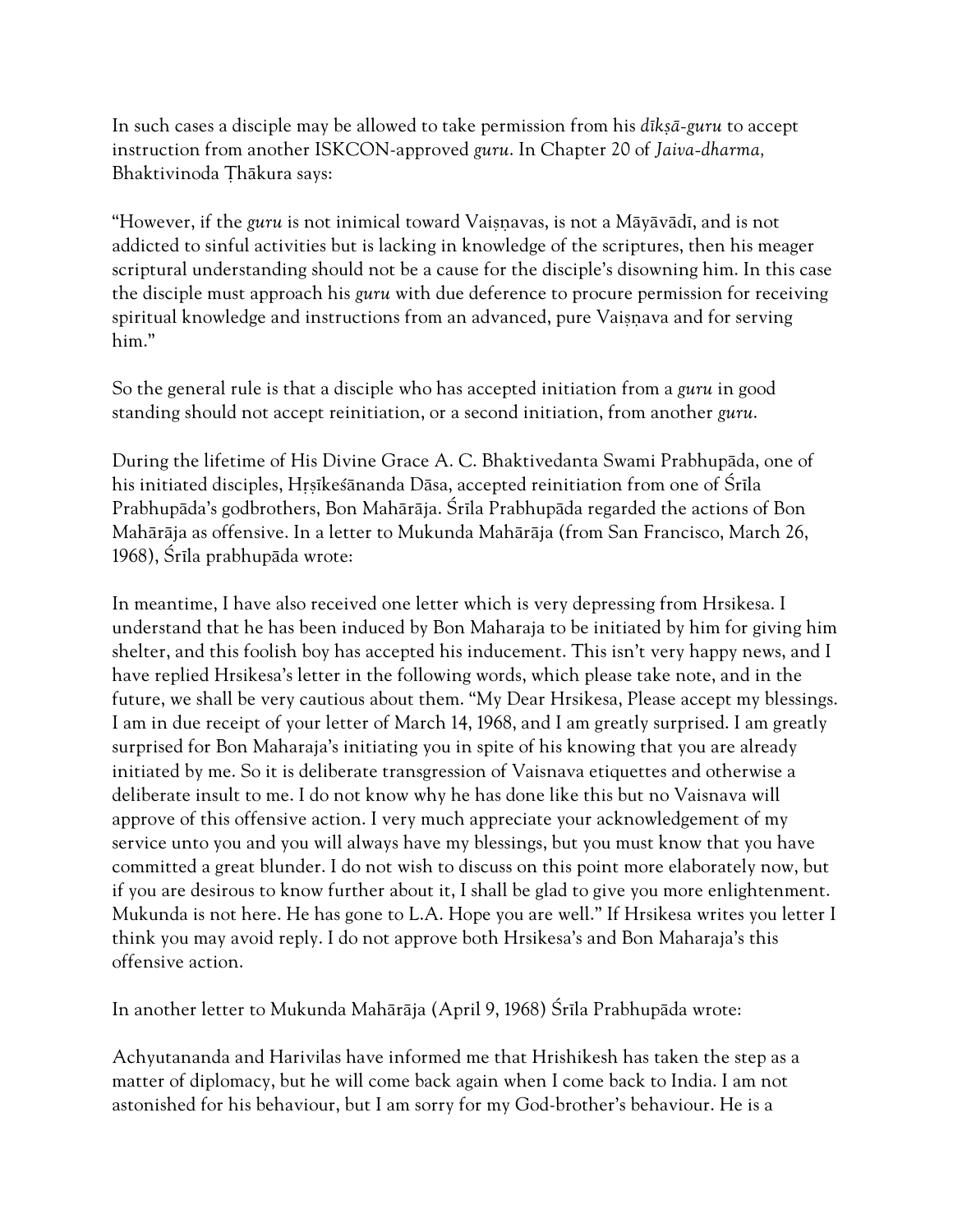neophyte and so he may commit so many mistakes, but Bon Maharaj should not have committed such mistake. It is not approved by Vaishnava etiquettes.

During the time of Lord Caitanya, one of His followers, Gadadhara Pandita, asked the Lord to give him reinitiation. Initiation involves the spiritual master's giving the disciple a *mantra*. So Gadādhara Pandita wanted Lord Caitanya to give him his *mantra* again. Lord Caitanya refused to do this. The story is told in the *Caitanya*-*bhägavata* (*Antya* 10.22–26):

One day Śrī Gadādhara Pandita asked the Lord about the initiation *mantra* he had been given. "I have given someone my initiation *mantra,* and now I am not getting realization from chanting it. Please give that *mantra* to me again, and then my mind will be joyful." The Lord said, "You already have a spiritual master, so be careful. Don't become an offender. What to speak of a *mantra,* I can give even My life to you. But it would not be proper to give you an initiation *mantra* while you have a spiritual master."

So it is a grave offense for a disciple to take his *mantra,* or *mantras,* again from another *guru*. In the modern Kåñëa consciousness movement, one receives the Hare Kåñëa *mantra*  and later the Gāyatrī *mantra* from one's initiating spiritual master. If the spiritual master is not irretrievably fallen or deviated, one should not take the *mantras* again from another spiritual master.

Later a similar incident occurred. Duhkhī Krsnadāsa took initiation from Hrdaya Caitanya, who later sent him to Jīva Gosvāmī in Vrndāvana to take instruction. A transcendental situation occurred in which it appeared to Hrdaya Caitanya that his disciple had been reinitiated by Jīva Gosvāmī. There were reports that Jīva Gosvāmī had given him a new name, Çyämänanda. When a *guru* initiates a disciple, he usually gives the disciple a new name. The long transcendental history of this incident, told in such works as the *Bhaktiratnäkara* and *Çyämänanda Prakäça,* is summarized by Satyaräja Prabhu in his book *Lives of*  the Vaișnava Saints. It turned out that Jīva Gosvāmī was not guilty of the offense he had been accused of. But it is clear from the accounts that the Vaisnava community regarded reinitiation as a grave offense. Hidaya Caitanya sent five of his most trusted disciples to Jiva Gosvāmi with a letter accusing him of the offense. After reading the letter, Jiva Gosvāmī replied: "Although Hrdaya Caitanya has written this accusing letter, I assure you that I have not taken Krsnadāsa as my disciple. I would never even consider such a thing."

It would be good if no Gaudiya Vaisnava *guru* would ever even consider giving initiation to someone who had already been initiated by another Gaudīya Vaisnava *guru* who is not fallen.

There may, however, be some rare exceptions to the general rule. Let us consider the following case from the life of Śrīla Prabhupāda. One of his disciples, Asita Dāsa, apparently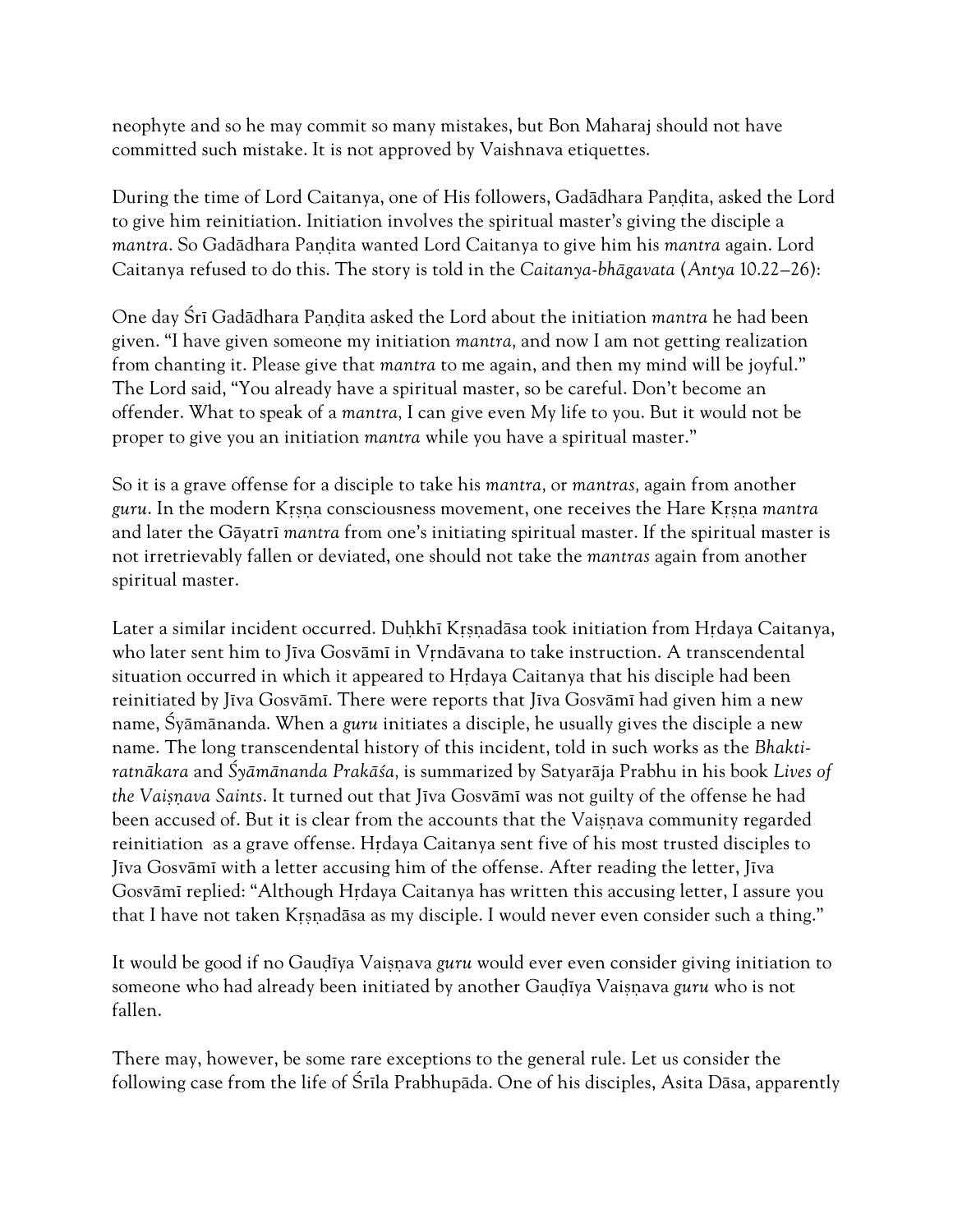wanted to take second initiation from one of Prabhupäda's godbrothers, Mädhava Mahäräja, and went to his *äçrama* in Puré. Prabhupäda wrote to Asita Däsa:

"If you want to stay there I have no objection. For the time being you can perform your devotional service in Puri and when I return to Mayapur in mid-March, you can see me and we shall see what was the cause for your being asked to leave. It is a big establishment and sometimes disagreement happens and I am helpless. I am enquiring from Mayapur why you were asked to leave there. If you want to take initiation from Madhava Goswami Maharaja, I have no objection." (Letter to Asita, 1/10/75).

Prabhupäda also wrote to Mädhava Mahäräja:

"I understand from the letter of Asita das that he has gone to your place in Jagannatha Puri. He has asked permission from me for taking initiation from you. I have given my permission and you can initiate him if you like so that he may increase his devotional service there." (Letter to Mädhava Mahäräja, 1/14/75).

According to Vérabähu Prabhu, a devotee told him that Asita had first initiation (Hare Krsna *mantra* initiation) from Prabhupāda and was going to take second initiation (Gāyatrī *mantra* initiation) from Mädhava Mahäräja. It is not clear that this actually happened. Bhakti Vikäsa Swami, who knew Asita, wrote (Nov. 30, 2011): "As far as I know, he did not accept *dīksā* from Mādhava Mahārāja and shortly after Śrīla Prabhupāda wrote that letter to him, Asita was back in ISKCON." But the main point is that even if it did happen, it happened with the permission of Asita Dāsa's initiating *guru*, Śrīla Prabhupāda.

In conclusion, the general rule is that a disciple who has accepted initiation from a spiritual master who remains in good standing should not accept initiation from another spiritual master. Conversely, a spiritual master should not offer initiation to a disciple who already has taken initiation from another spiritual master who remains in good standing.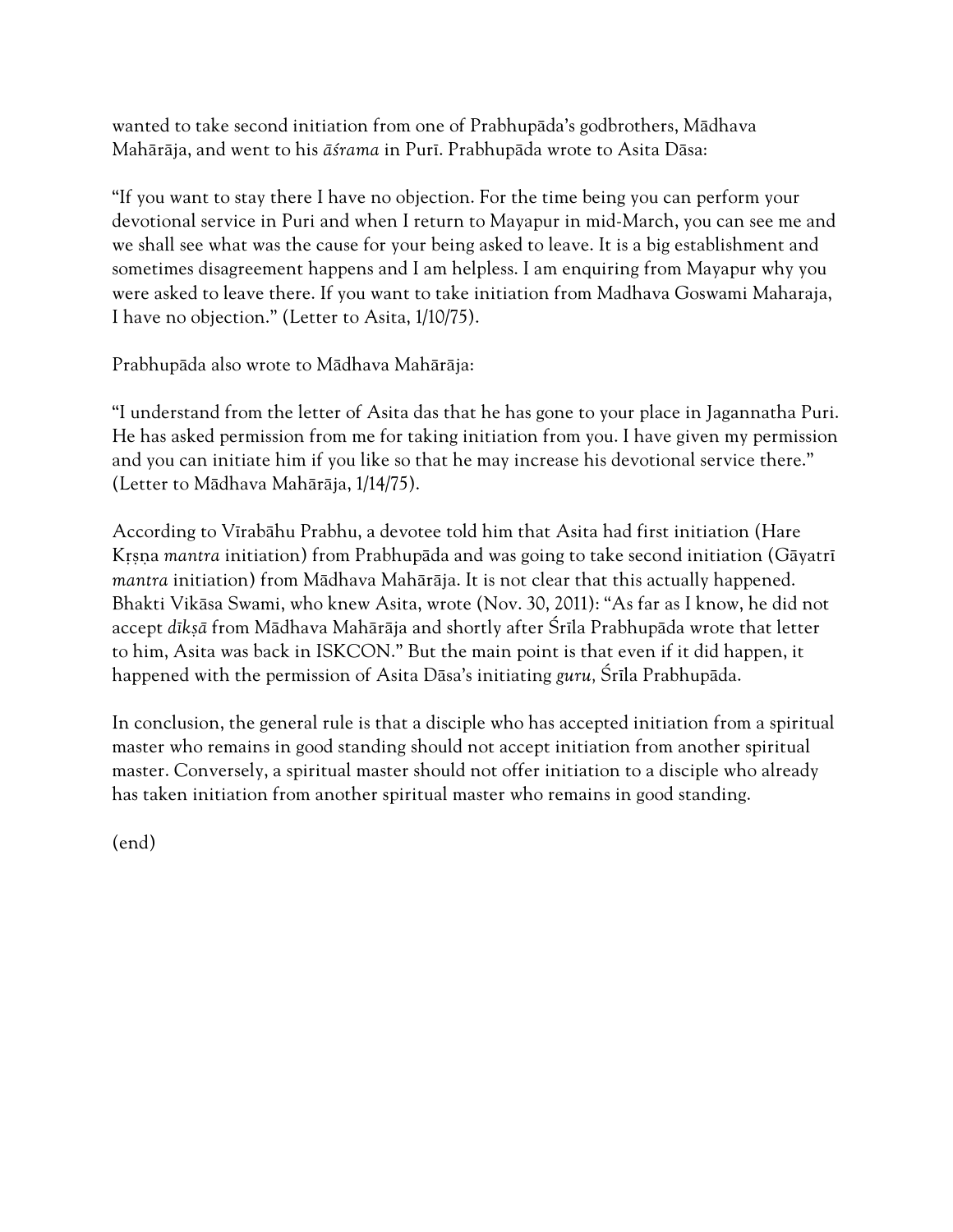### **Appendix D / Letters from Srila Prabhupada**

April 9, 1968 to Mukunda:

"In meantime, I have also received one letter which is very depressing from Hrsikesa. I understand that he has been induced by Bon Maharaja to be initiated by him for giving him shelter, and this foolish boy has accepted his inducement. This isn't very happy news, and I have replied Hrsikesa's letter in the following words, which please take note, and in the future, we shall be very cautious about them.

### "My Dear Hrsikesa:

Please accept my blessings. I am in due receipt of your letter of March 14, 1968, and I am greatly surprised. I am greatly surprised for Bon Maharaja's initiating you in spite of his knowing that you are already initiated by me. So it is deliberate transgression of Vaisnava etiquettes and otherwise a deliberate insult to me. I do not know why he has done like this but no Vaisnava will approve of this offensive action. I very much appreciate your acknowledgement of my service unto you and you will always have my blessings, but you must know that you have committed a great blunder. I do not wish to discuss on this point more elaborately now, but if you are desirous to know further about it, I shall be glad to give you more enlightenment. Mukunda is not here. He has gone to L.A. Hope you are well.''

"If Hrsikesa writes you letter I think you may avoid reply. I do not approve both Hrsikesa's and Bon Maharaja's this offensive action. Hoping you are both well.

------------------------------------------------------------

April 9, 1968 to Mukunda

"Acyutananda and Harivilasa have informed me that Hrsikesa has taken the step as a matter of diplomacy, but he will come back again when I come back to India. I am not astonished for his behavior, but I am sorry for my God-brother's behavior. He (Hriskesa) is a neophyte and so he may commit so many mistakes, but Bon Maharaja should not have committed such mistake. It is not approved by Vaisnava etiquettes."

-------------------------------------------------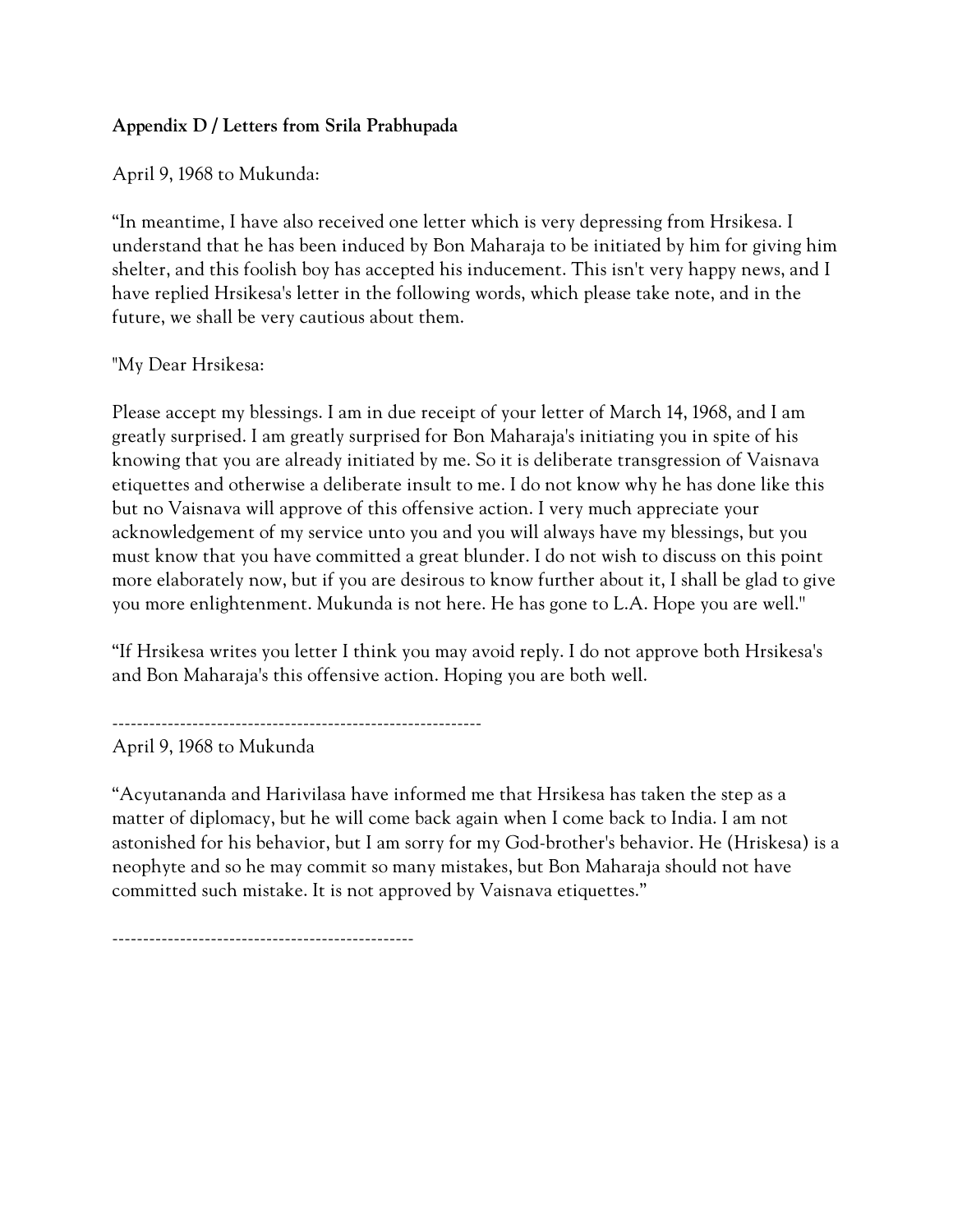# **Appendix E**

### **Indradyumna Maharaja**

"Tripurari Swami "re-initiated" one of my female disciples about 6 or 7 years ago. He then informed me after the fact and gave a long reasoning why he thought it was OK."

# **Trivikram Maharaja**

"Tripurari Swami has "re-initiated" several of my disciples"

Adikesava dasa and Rasananda das in 2002 Bhava Bhakti dd in 2006 Madhavendra Puri dasa and Tulasi dd in July of 2011

"Until now (April 2012) Tripurari Swami has not said spoken to me about this"

Note: Tripurari Swami claims that Trivikram Maharaja rejected these devotees and only then did he "re-initiate" them. However, Trivikram Maharaja states firmly that this is not the case. Trivikram Maharaja reports that he did not reject these disciples but, rather out of duty, warned them that Srila Prabhupada did not want his followers hearing regularly from non-ISKCON Gaudiya Math-linked speakers.

# **Bir Krishna Maharaja**

"Tripurari Swami gave  $2<sup>nd</sup>$  initiation to one of my disciples, Gopal Nandini dd. It happened in the first few months of 2011."

Bir Krishna Maharaja reports that Tripurari Swami did apologize for this afterwards.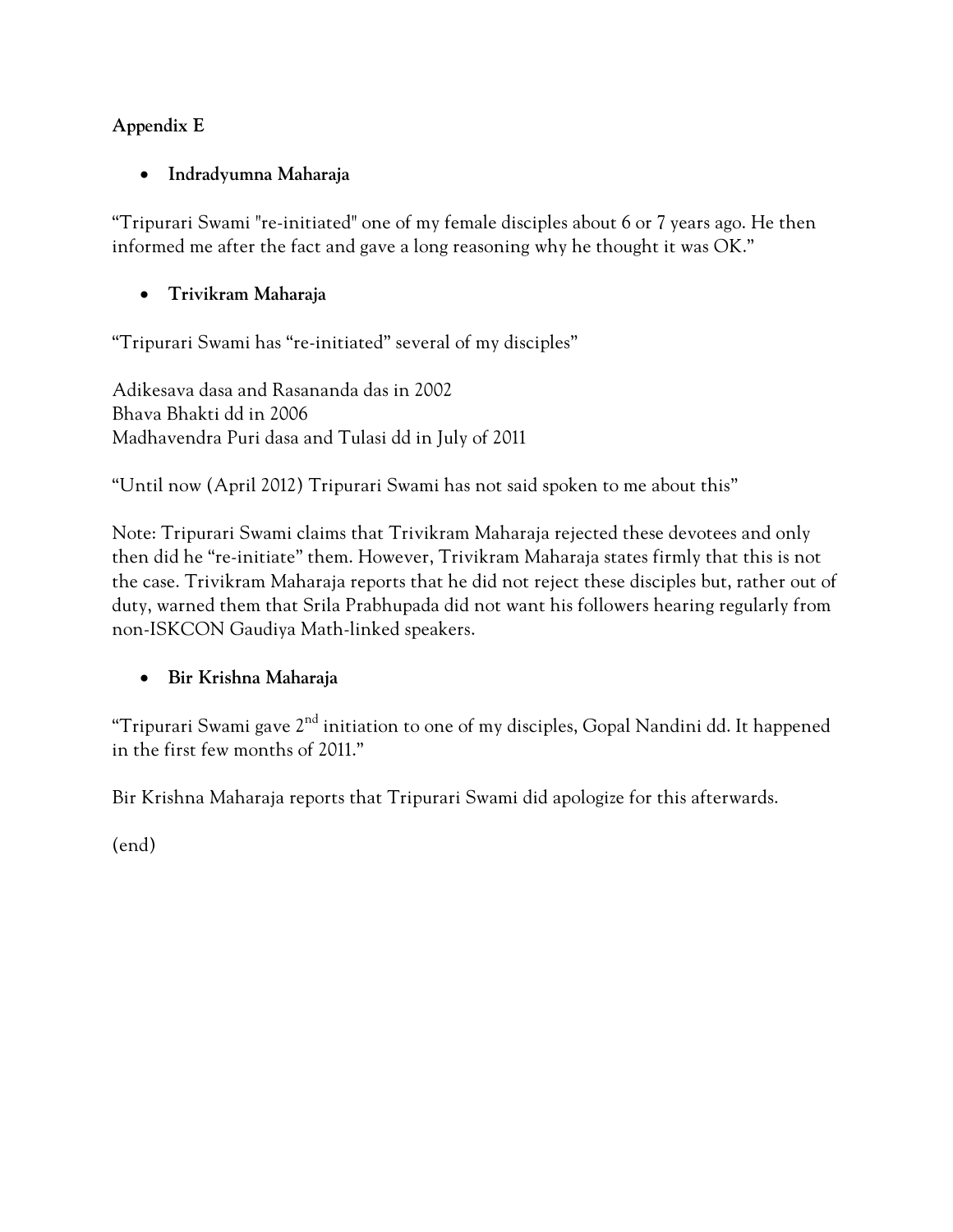### **Appendix F**

Statements by Tripurari Swami posted to the "Srila Prabhupada disciples" e-mail conference:

------------------------------------

"The guru has the prerogative to determine who he or she will initiate and what if afsny vows the disciples must commit to."

"I have a different system. But I really do not think it is about numbers per se. I was told that Bhaktivinoda asked his followers to start with one round and increase as taste increased. Bhaktisiddhanta's bottom line was "not to allow the mala to fast." So the number of rounds is a detail, and we know this because we see that it has been adjusted at different times under different circumstances. And in one sense each and every individual is a different circumstance ….It is not really a formula, and we see that previous acaryas have allowed their disciples to chant less than 16 rounds at the time of initiation"

---------------------------------------------------

"Yes, Prabhupada established a particular standard but in doing so he established his own standards….

------------------------------------------------------

### **Trivikrama Swami:**

"I have a disciple who is a friend of the Polish devotee who along with his wife was recently "re-initiated" by Tripurari Maharaja. He told me yesterday that in the initiation ceremony the candidate for initiation does not make a vow to follow the four regulative principles. The reason being that this is personal and private. Nor does he promise to chant 16 rounds. Instead they whisper into Maharaja's ear the number of rounds they plan on chanting."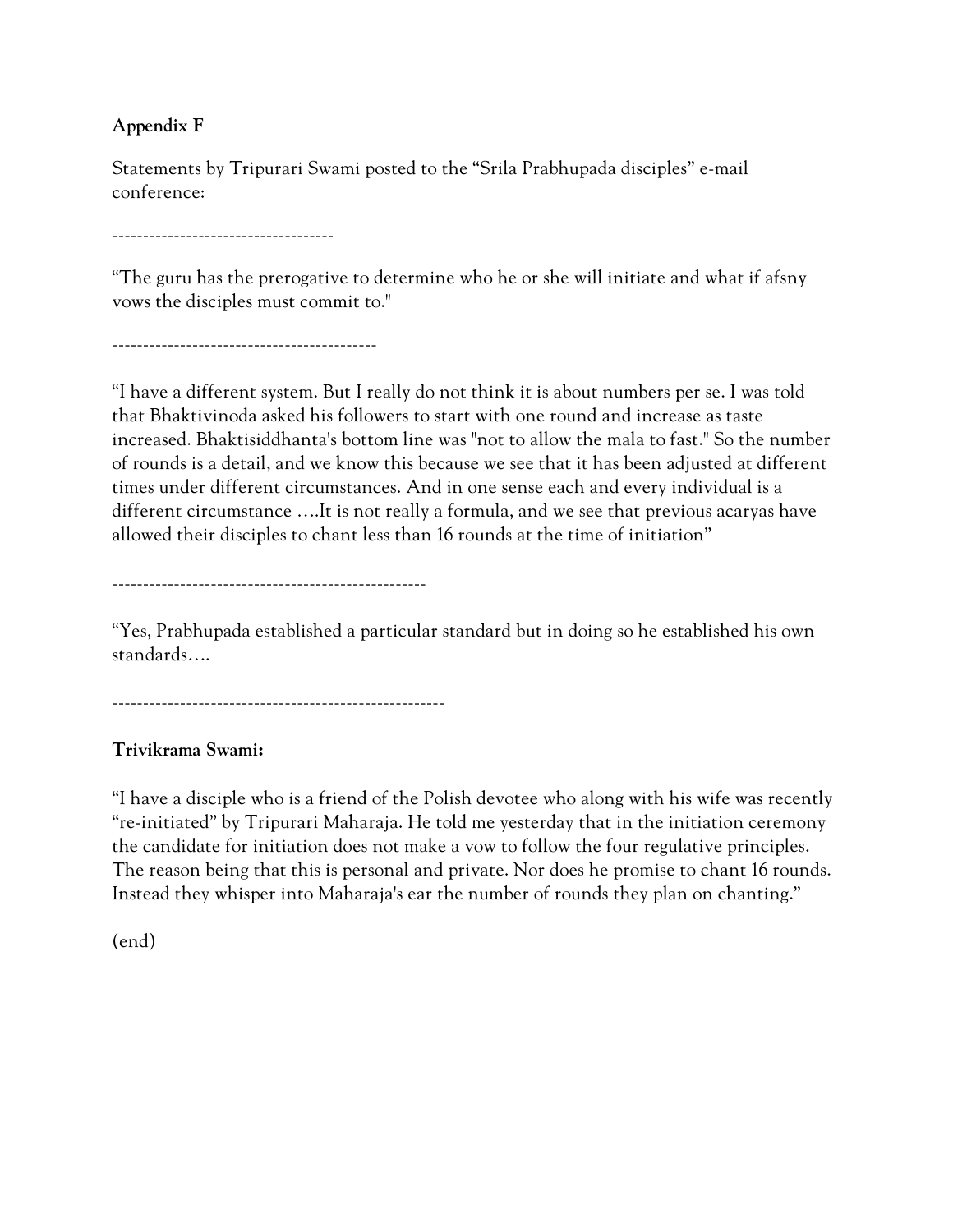### **Appendix G**

GBC Resolution 7.2.4.1.1

"If the non-ISKCON guru has an institution or ashrama outside ISKCON, then according to standard etiquette, his disciples should serve within the institution of their guru and should not serve within ISKCON."

-----------------------------------------------

#### **International GBC excutive committee's letter on this topic:**

April 11<sup>th</sup>, 2010

Dear Sri Radha Ballabha prabhu:

Please accept my humble obeisances. All glories to Srila Prabhupada. All glories to Sri Sri Guru and Gauranga.

You asked: "I would like to know the Governing Body Commission's statement on active service in ISKCON performed by Gaudiya Matha initiated Vaisnavas."

ISKCON's policy is that it is best if those initiated outside of ISKCON serve in the mission of their initiating spiritual master. You pointed out the reason in your letter: "If devotees agree to respect their Gaudiya Matha initiating gurus *in private*…"

The key condition is "in private". This dynamic of a disciple being required to keep their natural affection and allegiance to their initiating spiritual master suppressed is not healthy for the disciple's spiritual life. It is better if the disciple can serve in an environment where he or she can express their genuine feelings and allegiance and have that supported by the devotees they are serving with.

Additionally, what is in the disciple's heart will come out from time to time. When faced with such public expression, the local ISKCON authority is then in the awkward position of having to correct the disciple for quoting, glorifying, and or worshipping their initiating guru. After all, it is that local ISKCON authority's duty to do so. As noted in the attached GBC resolutions, while offering respects to all bona fide Gaudiya gurus, ISKCON is dedicated to practicing and presenting the teachings of Srila Prabhupada.

Thus, in the best interest of the disciple's spiritual growth, to avoid offenses, and to maintain ISKCON focus on exclusively and purely delivering the practices and teachings of